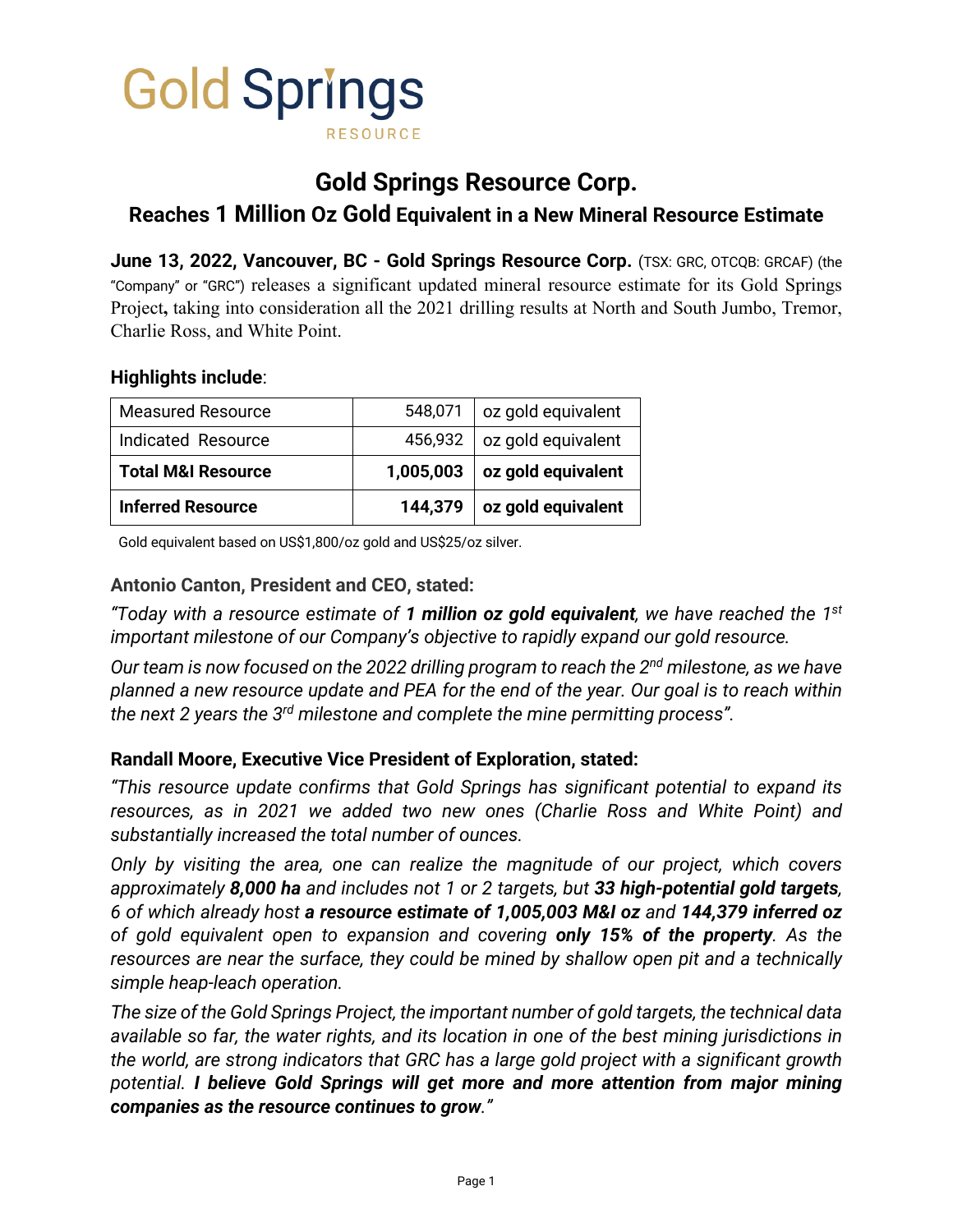| <b>Target</b>        | <b>Measured</b> | <b>Indicated</b> | <b>Total M&amp;I</b> | <b>Inferred</b> |
|----------------------|-----------------|------------------|----------------------|-----------------|
| North Jumbo & Tremor | 316,560         | 86,219           | 402,779              | 24,339          |
| South Jumbo          | 131,832         | 111,795          | 243,627              | 39,389          |
| <b>Grey Eagle</b>    | 68,601          | 98,194           | 166,795              | 11,876          |
| Thor                 | 31,078          | 40,391           | 71,469               | 41,502          |
| <b>Charlie Ross</b>  | <b>None</b>     | 102,049          | 102,049              | 26,055          |
| <b>White Point</b>   | <b>None</b>     | 18,284           | 18,283               | 1,218           |
| <b>TOTAL</b>         | 548,071         | 456,932          | 1,005,003            | 144,379         |

# **Mineral Resource Estimate in oz gold equivalent \***

\* With an effective date of 13 June 2022 and based on the drilling results as of 31.12.2021 and with gold equivalent based on US\$1,800/oz gold and US\$25/oz silver.

|                                 | \$1,800 Pit Constrained - 0.25 g/t gold cutoff |                |                   |                |                    |                |                    |
|---------------------------------|------------------------------------------------|----------------|-------------------|----------------|--------------------|----------------|--------------------|
| Category                        | Tonnes<br>(1000s)                              | Au             |                   | Ag             |                    | AuEq           |                    |
|                                 |                                                | Grade<br>(g/t) | Troy oz<br>1000s) | Grade<br>(g/t) | Troy oz<br>(1000s) | Grade<br>(g/t) | Troy oz<br>(1000s) |
| Measured                        | 26,493                                         | 0.51           | 439               | 9.05           | 7,826              | 0.64           | 548                |
| Indicated                       | 24,061                                         | 0.50           | 392               | 5.94           | 4,658              | 0.59           | 457                |
| <b>Measured &amp; indicated</b> | 50,555                                         | 0.51           | 832               | 7.68           | 12,484             | 0.62           | 1,005              |
| <b>Inferred</b>                 | 8,635                                          | 0.45           | 125               | 5.03           | 1,397              | 0.52           | 144                |

#### **Updated Resource Estimate summarized in the table below \***

\* With an effective date of 13 June 2022 and based on the drilling results as of 31.12.2021

The inferred resource is in addition to the measured and indicated resource. Numbers have been rounded, which may lead to some numbers not adding up exactly. Gold Equivalent calculation uses a gold/silver price ratio of 72 (\$1,800/\$25). Mineral resources that are not mineral reserves do not have demonstrated economic viability. The resource estimate reflects gross metal content that is not adjusted for metallurgical recoveries.

The new mineral resource estimate is an update from the 2020 mineral resource estimate to mainly incorporate the drilling information of the 2021 drill program conducted at the South and North Jumbo, Tremor, Charlie Ross and White Point deposits.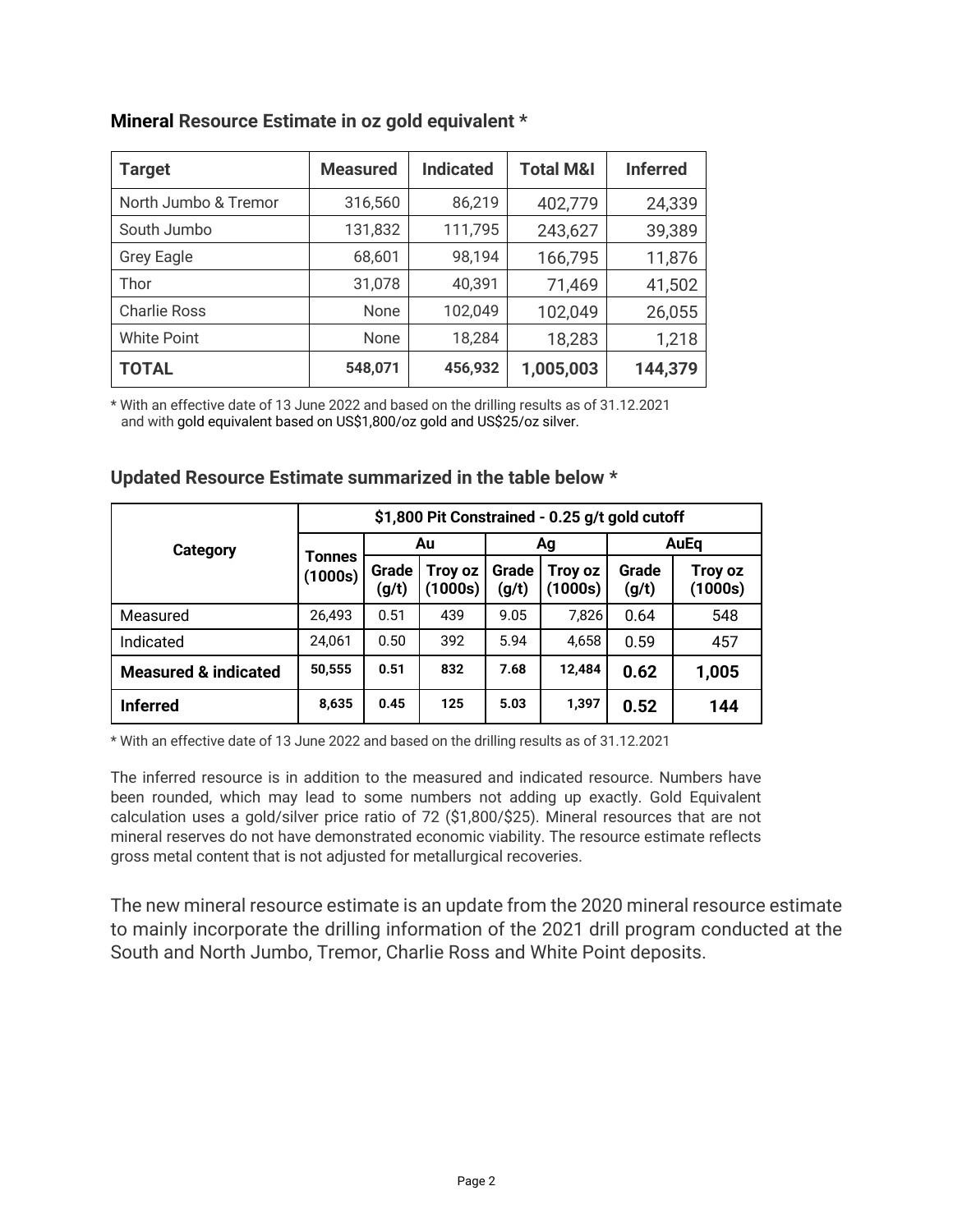|                  |                      |               | \$1,800 Pit Constrained - 0.25 g/t gold cutoff |         |       |               |  |
|------------------|----------------------|---------------|------------------------------------------------|---------|-------|---------------|--|
| <b>Category</b>  | <b>Deposit</b>       | <b>Tonnes</b> |                                                | Gold    |       | <b>Silver</b> |  |
|                  |                      | (1000s)       | g/t                                            | Troy oz | g/t   | Troy oz       |  |
|                  | North Jumbo & Tremor | 15,752        | 0.47                                           | 240,037 | 10.88 | 5,509,666     |  |
|                  | South Jumbo          | 6,457         | 0.55                                           | 114,558 | 5.99  | 1,243,721     |  |
|                  | Grey Eagle           | 2,852         | $\overline{0.65}$                              | 59,388  | 7.23  | 663,363       |  |
| <b>Measured</b>  | <b>Charlie Ross</b>  | 0             |                                                |         |       | 0             |  |
|                  | <b>White Point</b>   | U             |                                                | ŋ       |       | $\Omega$      |  |
|                  | Thor*                | 1,432         | 0.55                                           | 25,395  | 8.89  | 409,193       |  |
|                  | <b>Total</b>         | 26,493        | 0.51                                           | 439,378 | 9.05  | 7,825,943     |  |
|                  | North Jumbo          | 5,509         | 0.39                                           | 69,433  | 6.82  | 1,208,618     |  |
|                  | South Jumbo          | 5,657         | 0.55                                           | 100,007 | 4.67  | 848,739       |  |
|                  | <b>Grey Eagle</b>    | 4,433         | 0.59                                           | 84,273  | 7.03  | 1,002,347     |  |
| <b>Indicated</b> | <b>Charlie Ross</b>  | 4,943         | 0.56                                           | 88,292  | 6.23  | 990,498       |  |
|                  | <b>White Point</b>   | 1,274         | 0.39                                           | 16,120  | 3.81  | 155,799       |  |
|                  | Thor*                | 2,245         | 0.47                                           | 34,113  | 6.26  | 451,998       |  |
|                  | <b>Total</b>         | 24,061        | 0.50                                           | 392,238 | 5.94  | 4,657,999     |  |
|                  | North Jumbo          | 21,261        | 0.45                                           | 309,470 | 9.83  | 6,718,283     |  |
|                  | South Jumbo          | 12,115        | 0.55                                           | 214,565 | 5.37  | 2,092,461     |  |
| <b>Measured</b>  | Grey Eagle           | 7,285         | 0.61                                           | 143,662 | 7.11  | 1,665,711     |  |
| &                | <b>Charlie Ross</b>  | 4,943         | 0.56                                           | 88,292  | 6.23  | 990,498       |  |
| <b>Indicated</b> | <b>White Point</b>   | 1,274         | 0.39                                           | 16,120  | 3.81  | 155,799       |  |
|                  | Thor*                | 3,677         | 0.50                                           | 59,507  | 7.29  | 861,191       |  |
|                  | <b>Total</b>         | 50,555        | 0.51                                           | 831,616 | 7.68  | 12,483,943    |  |
|                  | North Jumbo          | 1,725         | 0.38                                           | 20,864  | 4.51  | 250,229       |  |
| <b>Inferred</b>  | South Jumbo          | 2,929         | 0.38                                           | 35,474  | 2.99  | 281,905       |  |
|                  | <b>Grey Eagle</b>    | 783           | 0.39                                           | 9,816   | 5.90  | 148,327       |  |
|                  | <b>Charlie Ross</b>  | 1,122         | 0.60                                           | 21,706  | 8.68  | 313,143       |  |
|                  | <b>White Point</b>   | 113           | 0.31                                           | 1,145   | 2.69  | 9,798         |  |
|                  | Thor*                | 1,963         | 0.57                                           | 36,030  | 6.24  | 394,002       |  |
|                  | <b>Total</b>         | 8,635         | 0.45                                           | 125,034 | 5.03  | 1,397,404     |  |

**The updated resource estimate broken down by deposit (pit) is as follows:**

*\* Thor gold cutoff uses a grade of 0.20 g/t due to higher overall grades* 

The inferred resource is in addition to the measured and indicated resource. Mineral resources that are not mineral reserves do not have demonstrated economic viability. Numbers have been rounded, which may lead to some numbers not adding up exactly. The resource estimate reflects gross metal content that is not adjusted for metallurgical recoveries.

# **Qualified Person**

The Qualified Person on the Gold Springs Project is Randall Moore, Executive Vice President of Exploration for Gold Springs Resource Corp., and he has reviewed and approved the content of this press release. The updated mineral resource estimate has been prepared by Ms. Terre Lane, Principal Mining Engineer for Global Resource Engineering and a Qualified Person who is independent of the Company.